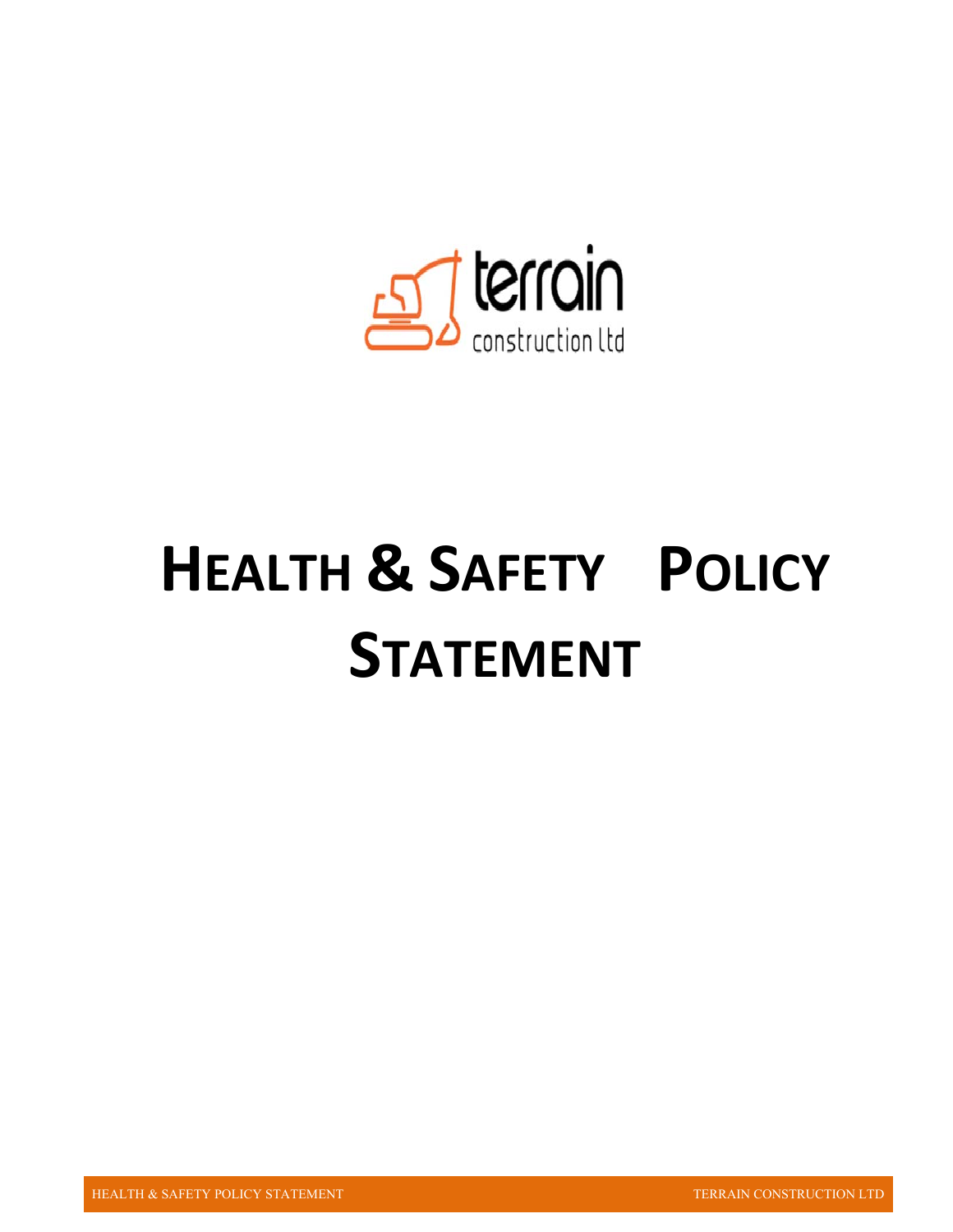

### **FORWORD**

# APRIL 2020

*Terrain Construction Limited is committed to high standards of Health and Safety throughout and it is the Policy to create a working environment that is, so far as is reasonably practicable, free from risks which could effect any persons.* 

*To be effective this Policy requires the commitment and active involvement of all Directors, Managers, Supervisors and Employees in the generation of safety awareness, competence and positive attitudes in undertaking our work activities with continuously improving safety performance.* 

*Our key objectives are, so far as is reasonably practicable, to:* 

- *Identify and minimise the risk of injury and health hazards of all persons affected by Terrain Construction Limited activities.*
- *Ensure the legal obligations of Terrain Construction Limited and its employees are observed.*
- *Continuously improve standards of health, safety and welfare across Terrain Construction Limited.*
- *Promote the health, safety and welfare of our workforce as an integral responsibility of management and leadership.*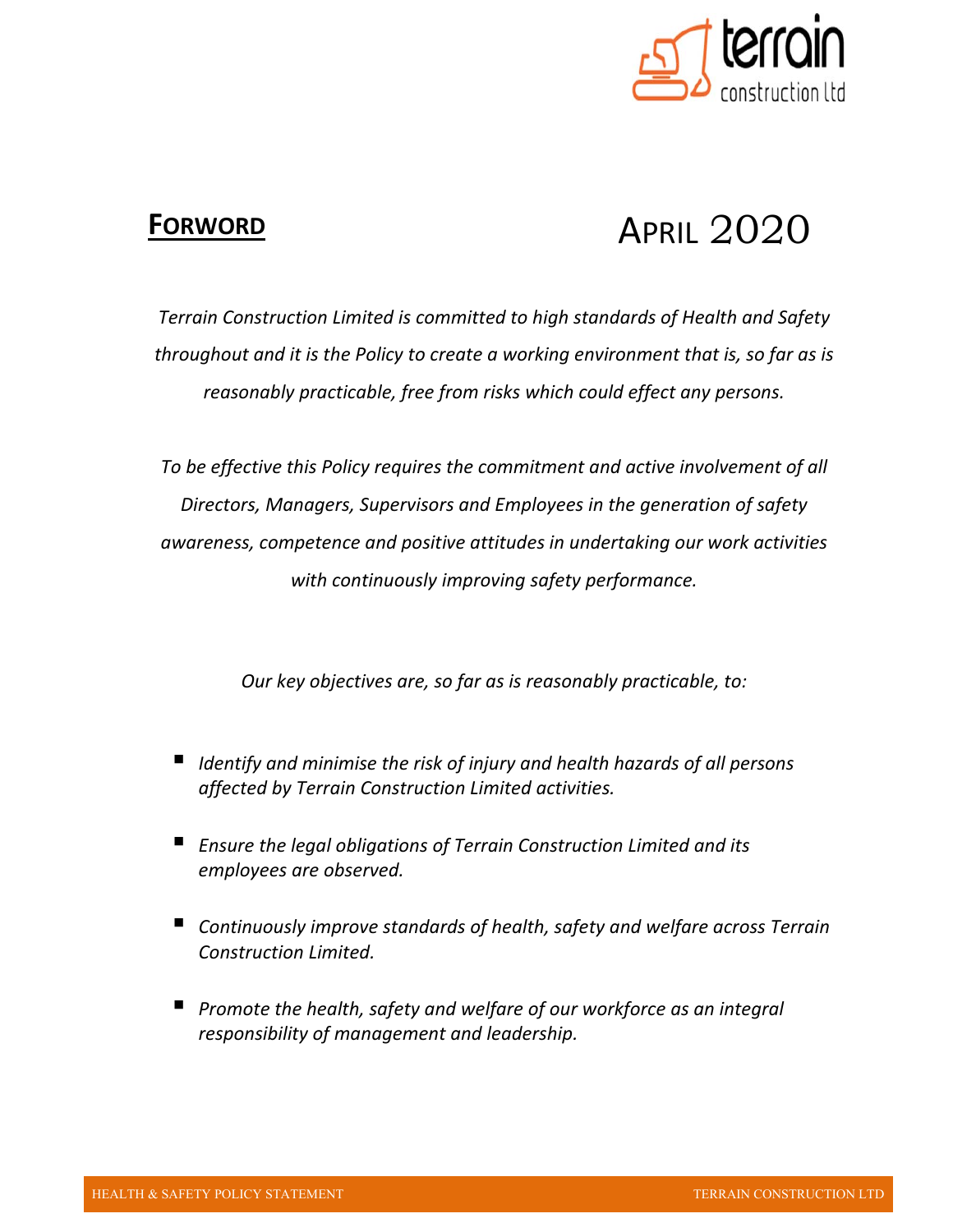

#### **APPLICATION**

This Policy applies to, and must be enforced by, **ALL** Directors, Managers, and Supervisors and be observed by all employees of *Terrain Construction Limited.* The Safety Management Control Documentation is structured as indicated.